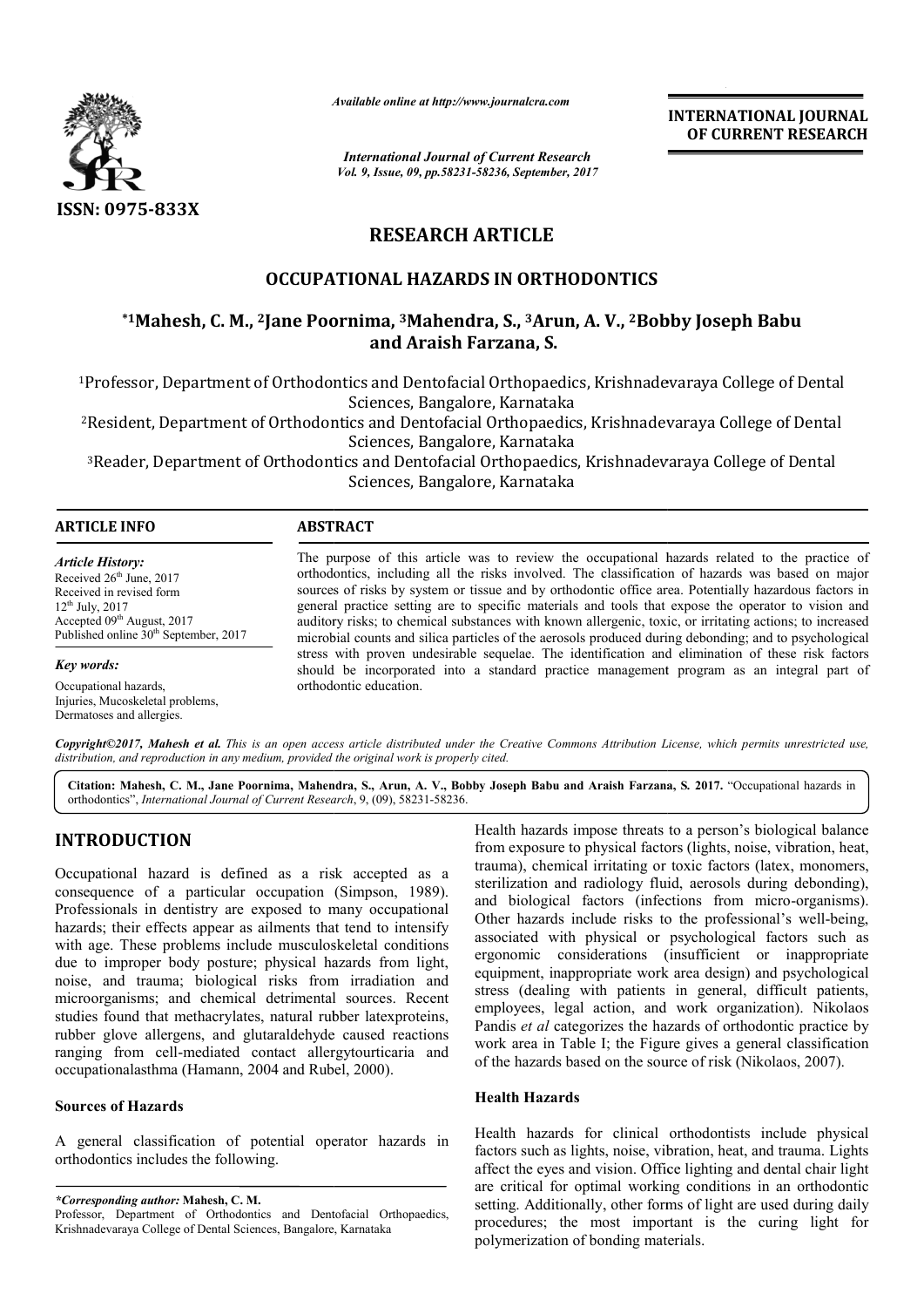|                 | Respiratory           | Muscoloskeletal            | Hearing               | Vision               | Skin                |
|-----------------|-----------------------|----------------------------|-----------------------|----------------------|---------------------|
| chair<br>Dental | Inhaling of chemicals | Neck, shoulder, upper and  | Handpiece noise       | Dry-eye syndrome     | Allergy (chemicals) |
| area            | (composites)          | lower back pain            | High volume Suction   | Maculopathies        | Trauma              |
|                 | Allergens             | <b>CTS</b>                 | Ultrasonic scaler     | Cataract             | Infection           |
|                 | Infection             | Tendinopathies             |                       | Eye trauma           |                     |
|                 |                       | Repetitive strain injuries |                       | Eye strain Infection |                     |
| Sterilization   | Inhaling of chemicals | Neck, shoulder, upper and  | Ultrasonic cleaner    | Dry-eye syndrome     | Allergy (chemicals) |
| area            | Allergens             | lower back pain            |                       | Eye trauma           | Trauma              |
|                 | Infection             |                            |                       | Chemical burn        | Infection           |
|                 |                       |                            |                       | Infection            | Burning             |
| Laboratory      | Inhaling of chemicals | Neck, shoulder, upper and  | Model trimmer         | Dry-eye syndrome     | Allergy (chemicals) |
| area            | Allergens             | lower back pain            | <b>Vibrators</b>      | Eye trauma           | Trauma              |
|                 | Infection             | CTS Tendinopathies         | Low-speed hand-pieces | Chemical burn        | Infection           |
|                 |                       | Repetitive strain injurie  |                       | Infection            | Burning             |
| $X$ -ray        | Inhaling of chemicals | Neck, shoulder, upper and  |                       | Dry eye syndrome     | Allergy (chemicals) |
| developer       |                       | lower back pain            |                       | Eye trauma           | Trauma              |
| area            | Allergens             |                            |                       | Chemical burn        |                     |
|                 |                       |                            |                       | Infection            |                     |

**Table 1. Hazards in orthodontic office by work area**

Recently, lasers were introduced in orthodontics for ceramic bracket debonding (Strobl, 1992; Tocchio, 1999 and Rickabaugh, 1996) and cosmeticgingival contouring (Sarver, 2004; Sarver, 2005 and Sarver, 2005) The hazards as sociated with laser light range from corneal/lens to retinal damage depending on the wavelength of the beam produced by each appliance. Eyestrain can also be a problem, due to concentration, insufficient lighting, and inappropriate position of working light in relation to the orthodontist (Arai, 1983). Recent research, however, showed that some of our ganglioncells might perform as a third type of photoreceptor called "intrinsically photosensitive retinal ganglion cells." (Berson, 2002 and Hattar, 2002) These sparsely situated cells are most sensitive to blue light. They seem to exist principally to assist in differentiating between day and night, thus modulating the "sleep/wake" cycles. known as modulating the "sleep/wake" cycles, known as circadianrhythms (Wee, 2004; Van Gelder, 2004 and Pautler, 1990). When light hits aphotoreceptor, the cell bleaches and becomes useless until it recovers through a metabolic process called the "visualcycle." (Abbot, 2003).

Blue light is an important element in "natural" lighting, and it can also contribute to our psychological health (Gasyna, 2006). Research, however, shows that high illumination levels of blue light can be toxic to cellular structures, test animals, and human fetalretinas (Satrom, 1987). The eyes of people operating curing lamps are at risk from acute and cumulative effects, mainly due to back reflection of the bluelight. Satrom *et al* (Nomoto, 2004) evaluated 11 curing lights systems that produced visible blue light in the 400 to 500 nm range and found that no unitposed a health risk. A more recent and relevant study, comparing the effects of halogen, plasma, and light-emitting diode units on vision, reported that the exposure time required for plasma and light-emitting diode lamps to achieve curing depth similar to the tungsten-halogen light was longer than the irradiation times recommended by the manufacturers.

This is important to know because blue light or ultraviolet (UV) hazard is related to exposure time, and thus requirements for prolonged irradiation can adversely affect vision. Additionally, some plasma units were been found to emitlight in the ultraviolet-Aregion (Kanski, 1989). Infections can be caused by splashing material, aerosols, and trauma from wires, burs, and other projectiles. Trauma associated with microorganisms could cause various eye infections. Chemical burns come from acids or alkaline sub-stances. Acids are usually less dangerous than alkalis because they tend to

precipitate tissue proteins, which form barriers and inhibit deeper penetration; therefore, lesions are limited to lids, conjunctiva, and cornea. Alkalis saponify lipids in the corneal epithelium and bind to mucoproteins and collagen in the corneal stroma. In this way, they disrupt the normal barriers of the cornea, gain rapid access to the more posterior parts of the eye, and can cause severe eye complications including cataract and secondary glaucoma (Katz, 1985).

## **Noise**

The effects of occupational noise in the orthodontic office can lead to noise-induced hearing loss (NIHL); symptoms can include difficulty with speech communication and other auditory signals, fatigue, and tinnitus. The symptoms of NIHL increase gradually with continual exposure (Nikolaos Pandis, 2007). NIHL, currently not treatable, occurs when expo-sure to harmful sounds causes damage to the tiny hair cells in the cochlea and to the acoustic nerve. The greatest damage is usually caused at 3000 to 6000 Hz. NIHL can be caused by repeated exposure to sounds at various loudness levels, measured in decibels (dB), over an extended time or by a 1 time exposure to an intense sound. Exposure to noise over a long time can cause a temporary threshold shift, which is a temporary elevation in the hearing threshold that gradually recovers. It might range from a change of a few decibels to a change that temporarily renders the ear severely impaired. A noise induced permanent threshold shift occurs after a long period of continual exposure to hazardous noise combined with the effects of aging (Sampaio, 2006). According to the National Institutes of Health, sounds above 85 dB are potentially hazardous. To determine which sounds are hazardous, the frequency and the duration of the sound must be specified. Generally, a noise level of 85 dB (A) in the normal range of hearing, for an 8-hour per day exposure, over a period of years, might be damaging. Sound levels less than 75 dB (A) are considered unlikely to cause permanent hearing loss. DB (A) refers to the decibel scale usually used to measure sound to which people are exposed. Several studies on used and new dental equipment recorded the sound levels of common sources of noise in dentistry; Table II shows their findings (Berger, 2006; Sorainen, 2002; Bono, 2006 and Siegelaub, 1974). The degree of risk might depend on several factors including age, personal susceptibility, total daily exposure, exposure measured over many years, smoking, medication, and noise exposure outside the dental office (Siew, 1992).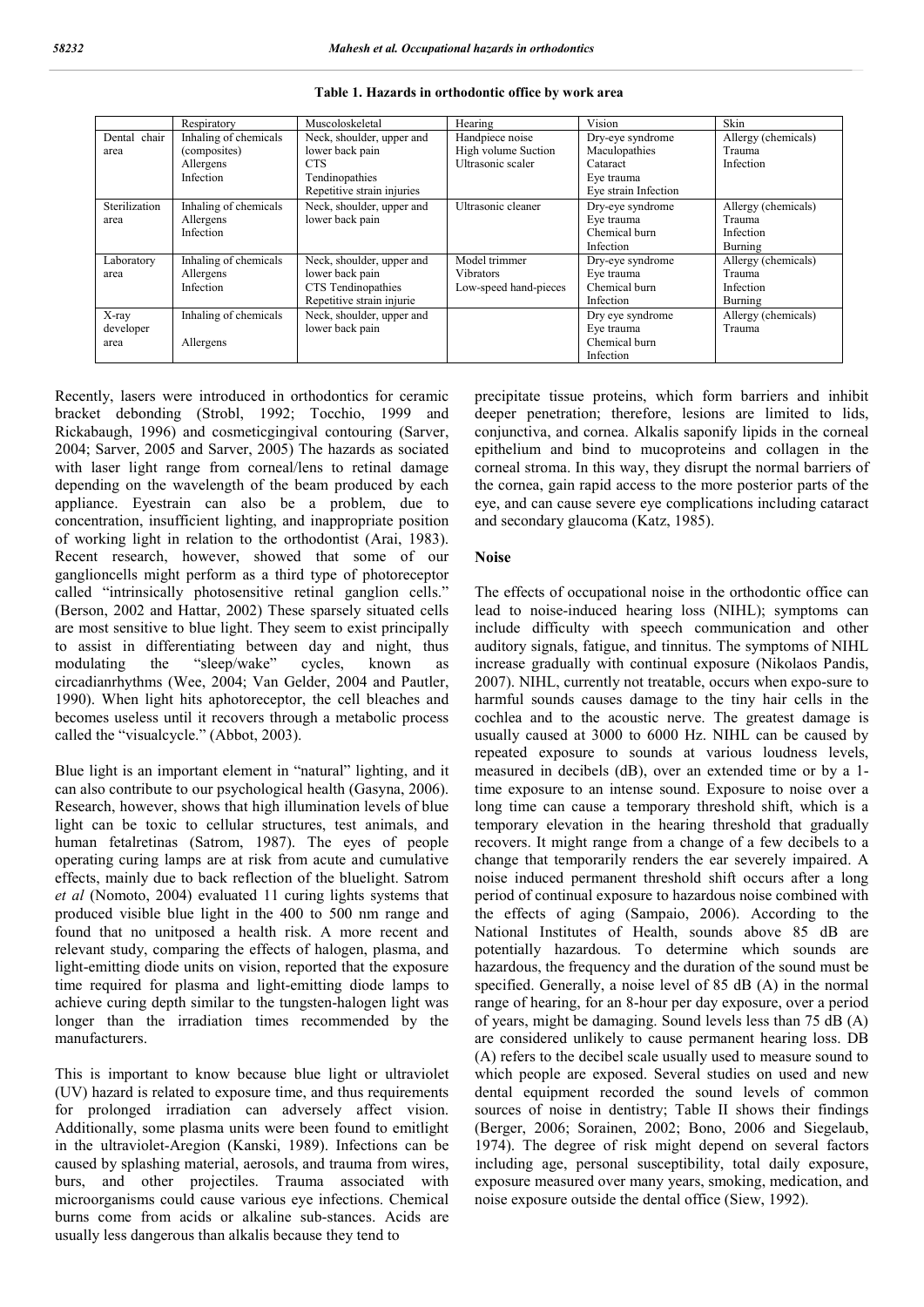#### **Table 2. Noise levels from dental equipment**

| Device                   | dB(A)     |
|--------------------------|-----------|
| Air turbine handpiece    | 65.5-93   |
| Micromotor handpiece     | 61.9-77   |
| Scaler                   | 73-88     |
| Irrigator                | 76        |
| Power suction tube       | 75        |
| Saliva suction tube      | 73        |
| Ultrasonic scaler        | $72 - 81$ |
| Gypsum cutting equipment | 93.5      |
| Vibrator                 | 98.5      |
| Aspirator and engine     | 81.7-86.5 |

## **Injuries**

Occupational injuries of health professionals are another area of interest, due to the increased awareness of patient-doctor cross contamination. In 1995, a survey sponsored by the American Dental Association (Cleveland, 1995), found injuries at a yearly rate of 3.4% among dentists; this agreed with the 3.6% reported by a similar study (Siew, 1995 and Bagramian, 1998). Amongspecialists (McNamara, 1999) orthodontistshad the second lowest prevalence (1.9%) after endodontists (1.3%); pedodontists had 5.5%, prosthodontists 4.5%, and oral surgeons 2.6% (Cleveland, 1995). Bagramian and McNamara ( McNamara, 1999) Conducted a survey of Orthodontists targeting specifically orthodontists and their staffs. The study identified a mean percutaneous injury rate of 0.085 during a 20-day period for practicing orthodontists, an injury rate that can be extrapolated to slightly less than one (0.99) percutaneous injury per orthodontist per year. The majority of these injuries (84%) occurred outside the mouth.

compared with the orthodontists. In a study of ocular trauma among orthodontists, it was found that 43% of the respondents reported ocular injuries, mainly during debonding and trimmingacrylic (Jacobsen, 1989). Other procedures included ligating materials, pumicing, and acid etching. Most of the injuries (83.5%) were treated on site without long-term effects. Extra caution should be used during laboratory procedures, when injuries from projectiles are possible.

## **Dermatoses and Allergies**

These dentists and orthodontists thought that 21.5%, or 9% overall, of the dermatoses were related to the materials used in the profession, with methacrylates and natural rubber latex gloves as the 2 most common materials giving rise to complaints. Another survey of Norwegian orthodontists showed that 40% had hand or finger dermatoses. The meanage was 46 years, and 18% were female. It was found that these complaints were often mild and were related to seasonal variations and temperatures. Occupational Safety and Health Administration (OSHA) believes that 8% to12% of health care workers are sensitive to latex and states that, between 1988 and 1992, there were more than 1000 reported adverse health effects from exposure, including 15 deaths (Ireland, 2003). There appears to be good evidence for the increasing prevalence of latex allergy caused by more occupational exposure to latex products (Toroglu, 2003).

## **Biologic Factors**

Biologic factors include microorganisms and particles. In the dental office and orthodontic practices the main source of

**Table 3. Nikolaos Pandis** *et al* **suggested precautions and measures to reduce the exposure to hazardous materials and procedures are listed (Nikolaos Pandis, 2007)**

|                    | Respiratory                                                                | Muscoloskeletal                                                                                                     | Hearing                                                      | Vision                                                   | Skin                                                                                        |
|--------------------|----------------------------------------------------------------------------|---------------------------------------------------------------------------------------------------------------------|--------------------------------------------------------------|----------------------------------------------------------|---------------------------------------------------------------------------------------------|
| Dental chair area  | Fresh air access                                                           | Adopt proper body posture<br>during dental                                                                          | Check noise level of<br>operatory                            | Avoid<br>prolonged<br>concentration<br>and if            | Use powder-free, silicone<br>gloves if irritated by                                         |
|                    | Ventilation                                                                | chair work<br>Use ample lighting and                                                                                |                                                              | necessary<br>use assisting appliances                    | conventional powdered<br>latex                                                              |
|                    | Use masks, aspiration<br>during debonding                                  | in direction that does<br>not produce awkward                                                                       |                                                              | Always use protective<br>shield for photopolymer         | Exercise<br>measures<br>suggested by Centers for                                            |
|                    | Follow guidelines for                                                      | body posture<br>Arrange intermittent                                                                                |                                                              | -ization<br>Use protective eyewear                       | Disease Control for<br>infection control                                                    |
|                    | infection control                                                          | work load<br>Handle<br>instrument<br>properly<br>Use stretching before                                              |                                                              | for<br>bonding and debonding<br>(patient and staff also) | Cover cuts in exposed<br>body areas (face) to<br>avoid contamination<br>by splashed liquids |
|                    |                                                                            | Work                                                                                                                |                                                              | Avoid splashes during<br>rinsing and spraying            |                                                                                             |
| Sterilization area | Use ventilation and<br>masks<br>Follow guidelines for<br>infection control | Ergonomically designed<br>area and appropriate<br>bench height<br>Easy<br>access<br>to<br>instruments/equipment     | Use insulation for<br>ultrasonic baths                       | Use protective eyewear                                   | Cover all skin areas<br>(wear long sleeves,<br>gloves, mask)                                |
| Laboratory area    | Masks, ventilation<br>(preferably fresh)<br>air access)                    | Ergonomically designed<br>area and appropriate<br>bench height                                                      | Use insulation when<br>possible                              | Disinfect impressions<br>Exercise measures as in         | Avoid contact with<br>methacrylates                                                         |
|                    | Follow guidelines for<br>infection control                                 | Adopt proper body posture<br>Easy access to frequently<br>used instruments and<br>equipment<br>Take frequent breaks | Use ear plugs during<br>model<br>preparation<br>and trimming | other areas for eye<br>protection                        | Use ventilation                                                                             |

Most injuries occurred to the index finger and thumb and during wire changes. Other injuries were caused by burs, explorers, rotary disks, scalers, and other sharp instruments. No needle stickinjuries were reported. Under the same program, McNamara and Bagramian (Sims, 1993), investigated injuries to orthodontic staff. Their findings showed similar injury rates (1.4% per year) and pat-terns

infection is through interaction of the patient with the healthcare giver. This can occur from direct contact with blood, body fluids, secretions, and excretions (except sweat), regardless of blood presence, non-intact skin and mucous membranes regardless of blood presence. Infection can occur indirectly by contact with contaminated instruments, surfaces, equipment, and materials. Contact of sensitive body areas with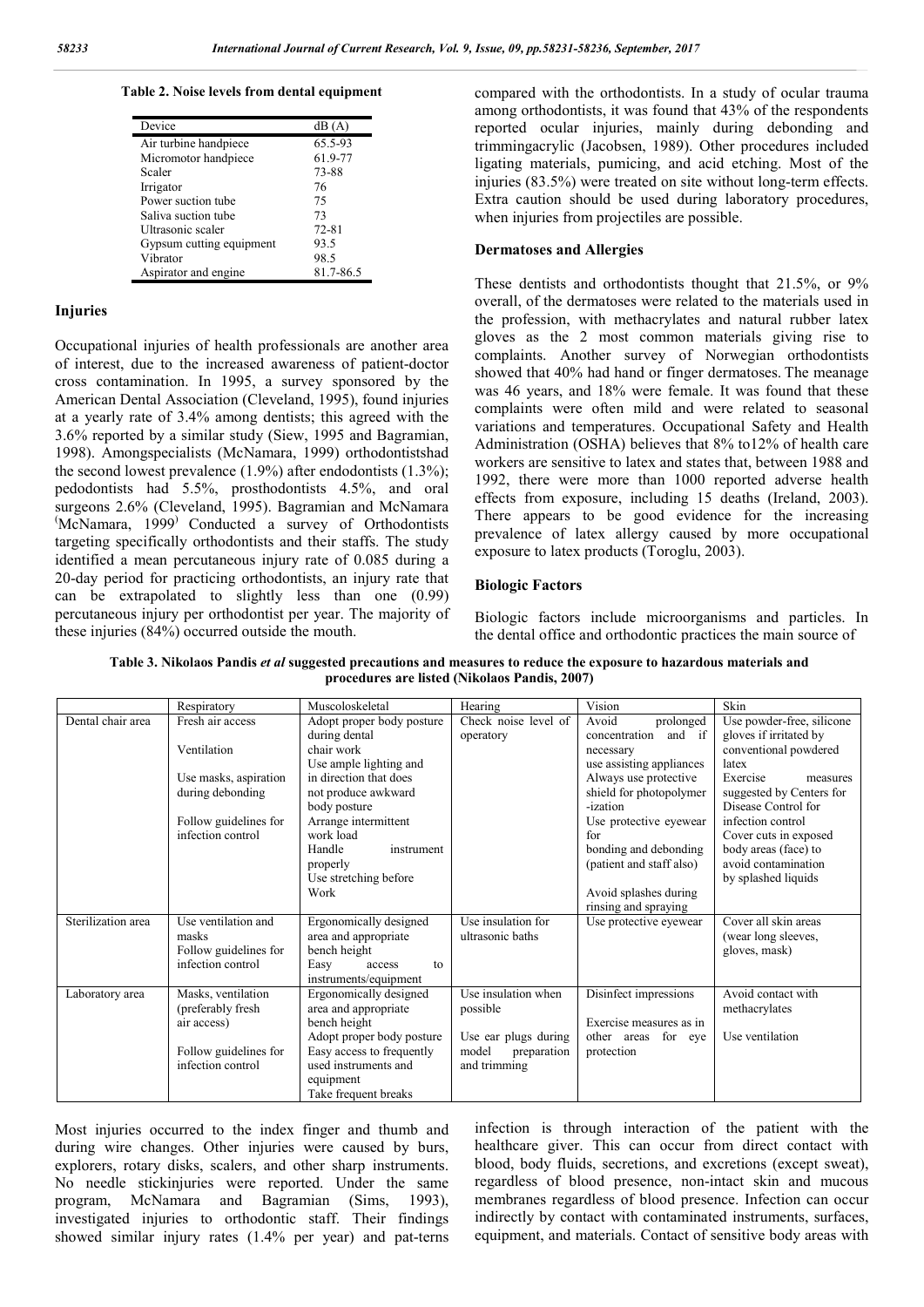infected droplets expelled from infected persons at short rangeor inhalation of suspended microorganisms that cansurvive for long periods can occur in the office environment. Other possible sources of infectious contamination are dental unit waterlines, hand-pieces, salivaejectors and suctions, other devices attached to air and waterlines, and radiology equipment (especially digital sensors). Impression materials and orthodontic appliances transported between the clinical area and the laboratory could be a source of infection. Toroglou *et al* (Toroglu, 2001 and Ireland, 2003) in specialty-specific studies, evaluated the contents of aerosols produced during debonding procedures in an orthodontic office. They concluded that orthodontists are exposed to high levels of aerosols and contaminants, and that debonding procedures are potentially hazardous to their health. Apart from microorganism contamination, a concern was recently expressed on the composition of aerosol produced during the use of rotary instruments. Research indicated that these aerosols contain silica particles from the adhesive resin fillers and various bur material byproducts. The sizes of these particles have been estimated between 2 and 30, thus falling within the hazardous-product particle range of 2.5.<sup>[40]</sup>Thus, ventilation, use of masks and aspirators, and mechanical removal of as much resin as possible before using rotary instruments are suggested.

## **Other Hazards**

## **Musculoskeletal Problems**

Lalumandier *et al*. (Nikolaos Pandis,, 2007) surveyed more than 5000 active dental personnel, including orthodontists. The self-reported survey asked the respondents to indicate which body parts frequently gave them pain or soreness. These areas were the neck, arms, shoulders, back, and legs. It was emphasized that occasional pain or soreness would not constitute a positive response. Most general dentists (n647) and orthodontists (n59) worked about 40 hours per week, and both groups treated similar numbers of patients each week (41- 50). The42.6% of orthodontists who reported back pain was the largest positive response of any group for any location. General dentists reported the second highest positive response (35.1%) of any group for any location. This prevalence difference of back pain was also the largest difference in the highest and second highest responses among all groups for any location. In a self-reported survey of Finnish dentists (n =147) and orthodontists (n =81), Kerosuo *et al* (www. unumprovident.com/consumers/tools). Found that 70% and 72%, respectively, reported "life-time prevalence" of musculoskeletal complaints. Among orthodontists, the most frequent age range was 40-50 years, with 40% older than 50 years. The proportion of men to women was 1:3.76. In order of frequency, the sites most involved were the shoulders (56%), the neck  $(53\%)$ , and the back  $(28\%)$ .

Neither study asked whether the musculoskeletal pain or soreness was directly or indirectly related to the practice of the specialty or whether there were other precipitating risk factors for the symptoms such as aprevious or simultaneous injury or a genetic disposition. Overall, orthodontists and general dentists reported a high prevalence of musculoskeletal problems. The higher rates in the Finnish cohort might be because the participants were likely to be older and female. Both factors carry a higher risk for musculoskeletal symptoms compared with being younger and male (Hamann, 2001).

## **Carpal Tunnel Syndrome**

Carpal tunnel syndrome (CTS) is the most common nerve entrapment syndrome. It involves entrapment of the median nerve at the level of the wrist. In the work environment, CTS results from rapid, repetitive, and daily use of the hand and fingers for many hours at a time. The problem is compounded when working with a bent wrist, exerting force, working with vibratory tools, and in cold environments. Rapid movement of tendons in the synovial tube causes inflammation and fluid buildup. This can result in atrophy of the thenarmuscles; tingling in the thumb, index, middle, and half of the ring finger; night pain; and pain when handling tools. Hamann *et al*. (CDSPI, 1994) reported a prevalence both by self-reported screening and as evidenced by positive electro-diagnostic testing for symptoms. A total of 2197dentists participated in health screening programs during the ADA's annual conventions in 1997 and 1998.The aggregate group (n2197) reported a higher prevalence of CTS symptoms (36%) than the group that volunteered (n1079) to be screened for CTS, who reported a 28% prevalence. The cohort was 84% male with a mean age of 49.8 years. The average doctor had practiced for 22.2 years, worked 35.5 hours a week, and practiced 47.3 weeks per year. Although 28% of the dentists participating in the CTS screening reported hand or finger numbness, and tingling or pain at the end of the day.

## **Psychosocial Problems**

Twenty percent of the dentists on long-term disability through the Canadian Dentists' Insurance Plan were diagnosed with mental or nervous problems. Based on a mailed questionnaire to a group of Swedish dentists and specialists, Rundcrantz *et al* (Myers, 2004). reported that specialists were more satisfied with their work environment, were more stimulated by their work, had more self-confidence, and experienced less anxiety than general dentists. The reasons for these findings have not been explored but might be related to extra years of training or income differences. Several studies identified issues related to finances and job growth, time and scheduling, dentist-patient relations, and staff and technical problems as stress sources in dentistry (Moller, 1996; O'Shea, 1984; Murtomaa, 1990 and Rankin, 1990). High levels of occupational stress among dentists are correlated with hypertension, coronary artery disease, and suicide. A study of burnout and its causes among dentists in Finland identified psychological fatigue, loss of enjoyment for work, and becoming insensitive toward patients. (Rankin, 1990) Comparisons of stress and coping in male and female dentists found that stress levels were similar, although the women experienced more personal and domestic problems. Regarding coping style, both sexes responded similarly in most respects, except that the women were more inclined to discuss their problems. Brand and Chalmers (Murtomaa, 1990). Compared stress patterns of dentists of various ages and concluded that older practitioners had less stress than their younger colleagues. However, for some issues related to finance and patient management, both groups were equally affected.

## **Conclusion**

Contemporary orthodontics involves many potentially hazardous factors related to the general setting ofpractice; to specific materials and tools that expose the operator to vision and hearing risks; to chemical sub-stances with known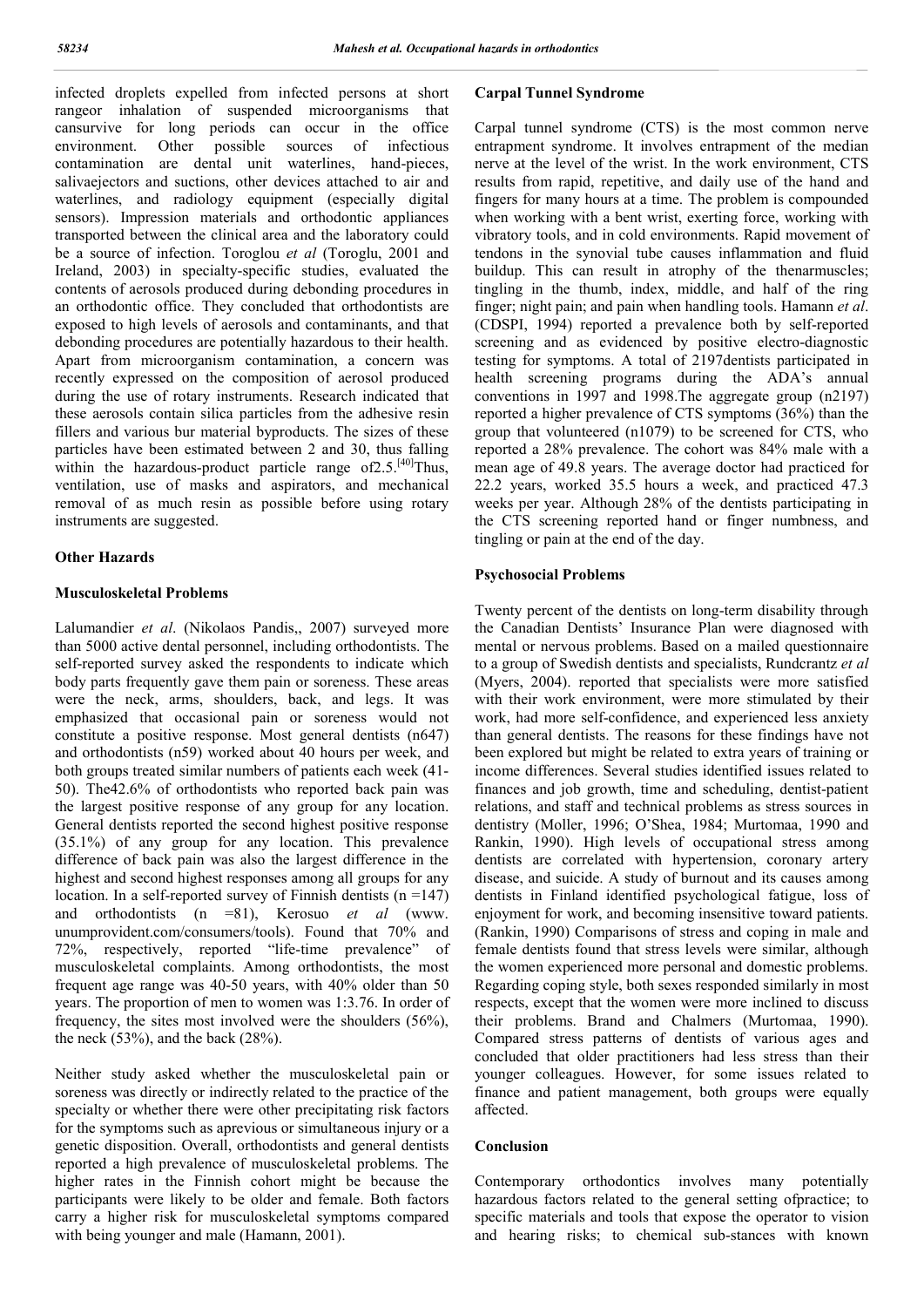allergenic, toxic, or irritating actions; to increased microbial counts and silica particles of the aerosols produced during debonding; to ergonomic considerations that might have an impact on the provider's muscoleskeletal system; and to psychological stress with proven undesirable sequelae. The identification and elimination of the foregoing risk factors should be incorporated in a standard practice management program as an integral part of orthodontic education. Professional organizations can also assist in informing practitioners of potential hazards and methods to deal with them.

## **REFERENCES**

- Abbott, A. 2003. Restless nights, listless days. Nature., 425:896-8.
- Arai E. 1983. Evaluation of dental equipment based on clinical efficiency and eye fatigue. *ShikaiTenbo*., 61:331-40.
- Bagramian RA, McNamara JA Jr. 1998. A prospective survey of percutaneous injuries in orthodontists. *Am J Orthod Dentofacial Orthop*., 114:654-8.
- Berger EH, Neitzel R, Kladden C. Noise navigator TM sound level database with over 1700 measurement values. University of Washington, Department of Environmental & Occupational Health Sciences, Seattle. Avarilable at http://www.e-ar.com/pdf/hearingcons/NoiseNav.xls. Accessed 8/20/2006.
- Berson, D.M., Dunn, F.A., Takao, M. 2002. Phototransduction by retinal ganglion cells that set the circadian clock. *Science*., 295: 1070-3.
- Bono S. Are there hazardous auditory effects of high frequencyturbines and ultrasonic dental scalers on dental professionals?(thesis). St Louis: Washington University; 2006.
- Brand, A.A., Chalmers, B.E. 1990. Age differences in the stress patterns of dentists. *J Dent Assoc S Afr.,* 45:461-5.
- CDSPI, (Canadian Dental Service Plans Inc) Report. High stress-related claims hurt everyone. J Can Dent Assoc 1994;60:387-8.
- Charous BL, Blanco C, Tarlo SM, Hamilton RG, Baur X, Beezhold D, *et al*. 2002. Natural rubber latex allergy after 12 years: recommendations and perspectives. *J Allergy ClinImmunol*., 109:31-4.
- Cleveland JL, Lockwood SA, Gooch BF, Mendekson MH, Chamberland ME, Valauri DV, *et al*. 1995. Percutaneous injuries in dentistry: an observational study. *J Am Dent Assoc*., 126: 745-51.
- Gasyna, K.A., Rezaei, W.F., Mieler, K.A., Rezai, P. 2006. Blue light induces apoptosis in human fetal retinal pigment epithelium (abstract 3813). *InvOphthVisl Sci (IOVS)* 47:180.
- Hamann, C., Werner, R.A., Franzblau, A., Rodgers, P.A., Siew, C., Gruninger, S. 2001. Prevalence of carpal tunnel syndrome and median mononeuropathy among dentists. *J Am Dent Assoc*., 132: 163-70.
- Hamann, C.P., Rodgers, P.A., Sullivan, K.M. Occupational allergens in dentistry. *Curr Opin Allergy ClinImmunol.,*  4:403-9.
- Hattar, S., Liao, H.W., Takao, M., Berson, D.M., Yau, K.W. 2002. Melanopsin containing retinal ganglion cells: architecture, projections, and intrinsic photosensitivity. *Science*, 295:1065-70.
- Ireland, A.J., Moreno, T., Price, R. 2003. Airborne particles produced during enamel cleanup after removal of

orthodontic appliances. *Am J Orthod Dentofacial Orthop.,* 124:683-6.

- Jacobsen N, Pettersen AH. Occupational health problems and adverse patient reactions in orthodontics. Eur J Orthod 1989;11: 254-64.
- Kanski JJ. Clinical ophthalmology a systematic approach. London: Butterworth; 1989.
- Katz J. Handbook of clinical audiology. Baltimore: Williams and Wilkins; 1985.
- Kerosuo, E., Kerosuo, H., Kanerva, L. 2000. Self-reported health com-plaints among general dental practitioners, orthodontists, and office employees. *Acta Odontol Scand.,* 59:207-12.
- Lalumandier, J.A., McPhee, S.D., Parrott, C.B., Vendemia, M. 2001. Mus-culoskeletal pain: prevalence, prevention, and differences among dental office personnel. Gen Dent 2001;49:160-6.
- McNamara JA Jr, Bagramian RA. 1999. A prospective survey of percutaneous injuries in orthodontic assistants. *Am J Orthod Dentofacial Orthop*., 115:72-6.
- Menaker, M. 2003. Circadian rhythms. Circadian photoreception. Science., 299:213-4.
- Moller, A.T., Spangenberg, J.J. 1996. Stress and coping amongst South African dentists in private practice. *J Dent Assoc S Afr.*, 51:347-57.
- Murtomaa, H., Haavio-Mannila, E., Kandolin, I. 1990. Burnout and its causes in Finnish dentists. *Community Dent Oral Epidemiol.*, 18:208-12.
- Myers, H.L., Myers, L.B. 2004. 'It's difficult being a dentist': stress and health in the general dental practitioner. *Br Dent J.,* 24;197:89-93.
- Nikolaos Pandis, Brandi D. Pandis, Vasilios Pandis, and Theodore Eliades, 2002. Occupational hazards in orthodontics: A review of risks and associated pathology. *Am J Orthod Dentofacial Orthop,* 132:280-92.
- Nomoto R, McCabe JF, Hirano S. 2004. Comparison of halogen, plasma and LED curing units. *Oper Dent*., 29:287-94.
- O'Shea, R.M., Corah, N.L., Ayer, W.A. 1984. Sources of dentists' stress. *J Am Dent Assoc.,* 109:48-51.
- Pautler, E.L., Morita, M., Beezley, D. 1990. Hemoprotein(s) mediate blue light damage in the retinal pigment epithelium. *PhotochemPhotobiol.,* 51:599-605.
- Rankin, J.A., Harris, M.B. 1990. Comparison of stress and coping in male and female dentists. *J Dent PractAdm.,* 166- 72.
- Rickabaugh, J.L., Marangoni, R.D., McCaffrey, K.K. 1996. Ceramic bracket debonding with the carbon dioxide laser. *Am J Orthod Dentofacial Orthop.,* 110:388-93.
- Rubel, D.M., Watchorn, R.B. 2000. Allergic contact dermatitis in dentistry. *Australas J Dermatol.,* 41:63-9.
- Rundcrantz, B.L., Johnsson, B., Moritz, U., Roxendal, G. 1991. Occupa-tionalcervico-brachial disorders among dentists. Psychosocial work environment, personal harmony and life satisfaction. *Scand J Soc Med*., 19:174- 80.
- Sampaio Fernandes JC, Carvalho AP, Gallas M, Vaz P, Matos PA. 2006. Noise levels in dental schools. *Eur J Dent Educ*., 10: 32-7.
- Sarver, D.M. 2004. Principles of cosmetic dentistry in orthodontics: part 1. Shape and proportionality of anterior teeth. *Am J Orthod Dentofacial Orthop.,* 126:749-53.
- Sarver, D.M., Yanosky, M. 2005. Principles of cosmetic dentistry in orthodontics: part 2. Soft-tissue laser